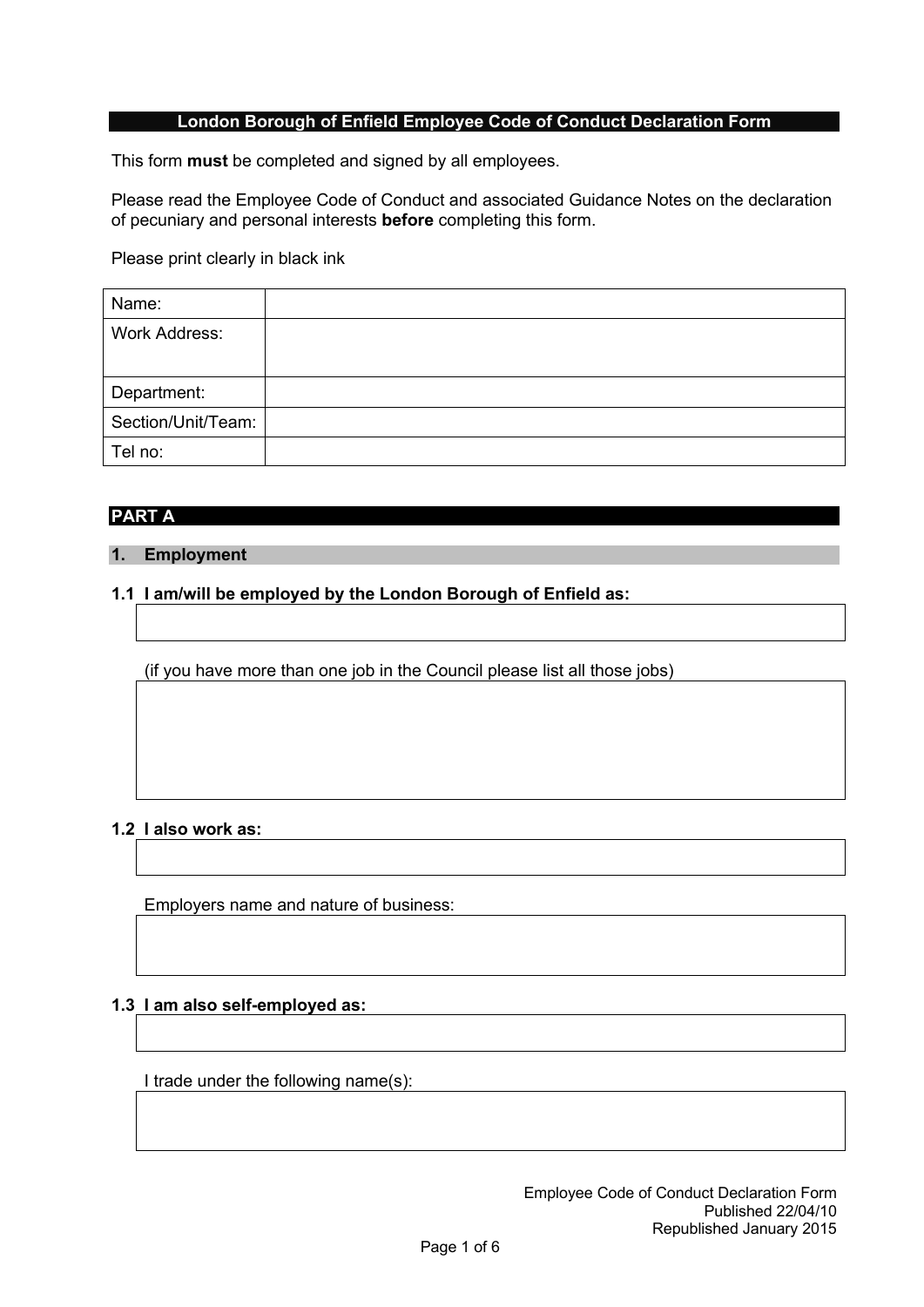#### **PART B – Personal Interests of Employee**

#### **1. Financial interests**

**1.1 Directorships: If these interests are unlikely to have a direct impact on your area of work, you do not need to identify them.**

I or my close relative (e.g. wife, husband, partner, parent, child) hold the following Directorships in the following company(ies):

**1.2 Shareholdings: If these interests are unlikely to have a direct impact on your area of work, you do not need to identify them.**

I or my nominees own shares in the following company(ies):

**1.3 Grant Aid/Professional Bodies: If these interests are unlikely to have a direct impact on your area of work, you do not need to identify them.**

I have recently applied or intend to apply for a grant on my own behalf from Enfield Council.

 $YES \Box NO \Box$ 

If 'YES' specify nature and amount.

A group or organisation in which I am involved in the running (and in the decision making process) has applied for and/or intends to apply for a grant from Enfield Council.

YES  $\Box$  NO  $\Box$ 

If 'YES' specify nature, amount and your position in group/organisation.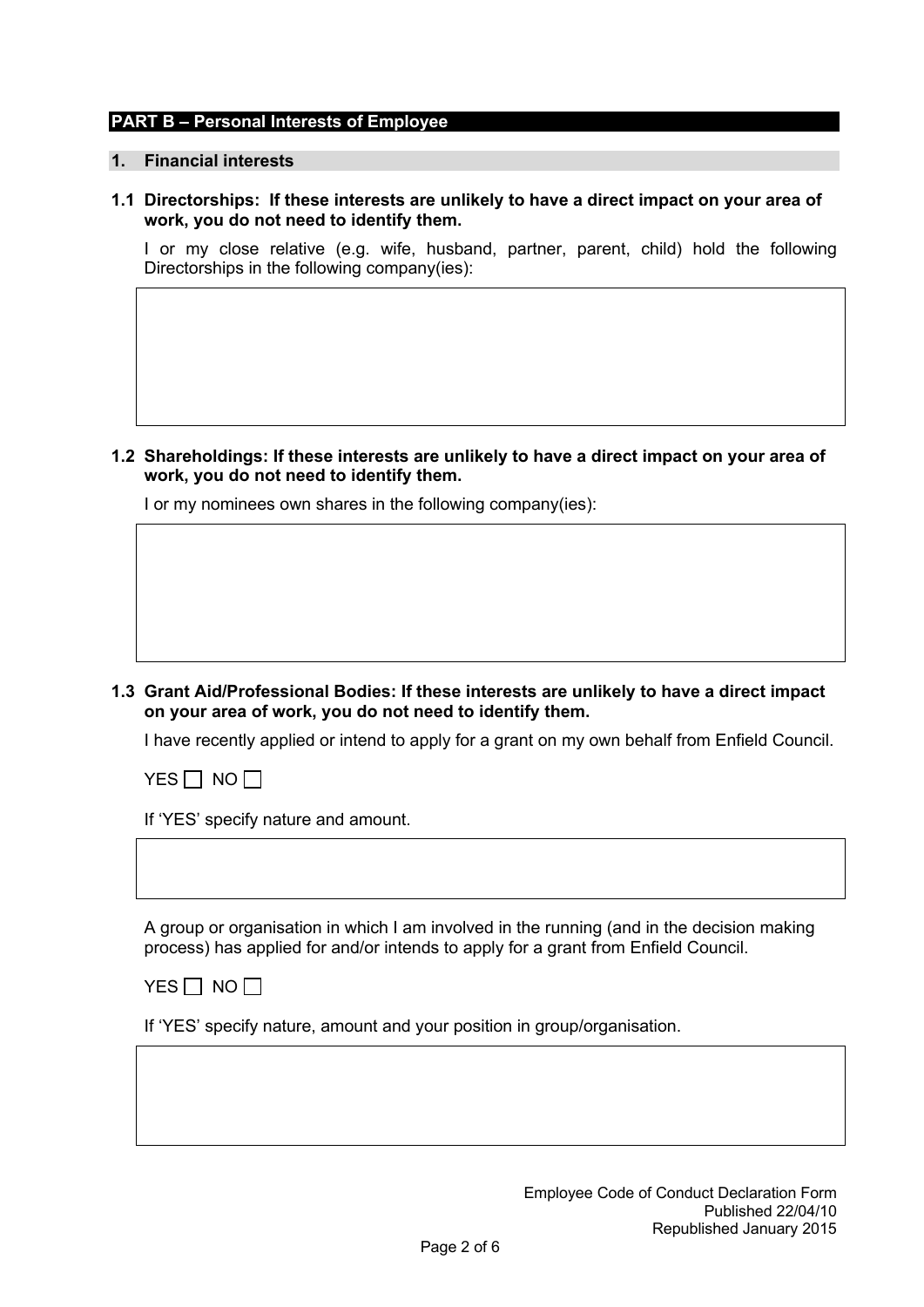### **2. Clubs, Associations and Societies: If these interests are unlikely to have a direct impact on your area of work, you do not need to identify them.**

I have a personal interest in or membership of the following club(s), association(s) or society(ies) which has the potential to conflict with the interests of the Council:

**3. Professional Bodies: If these interests are unlikely to have a direct impact on your area of work, you do not need to identify them.**

I am involved in the decision making process of the following body(ies): (Please state name and nature of any professional body/bodies in which you are a member).

**4. Select Societies: If these interests are unlikely to have a direct impact on your area of work, you do not need to identify them.**

I have a personal interest in/or membership of the following society(ies): (Please state name and nature of any select society(ies) in which you have a personal interest/ membership)

Please state in what capacity you are a member:

- **5. Housing Association: If these interests are unlikely to have a direct impact on your area of work, you do not need to identify them.**
- **5.1** I am a member or office holder of an Enfield Housing Association.



If 'YES' specify name(s), registered office(s) and capacity(ies):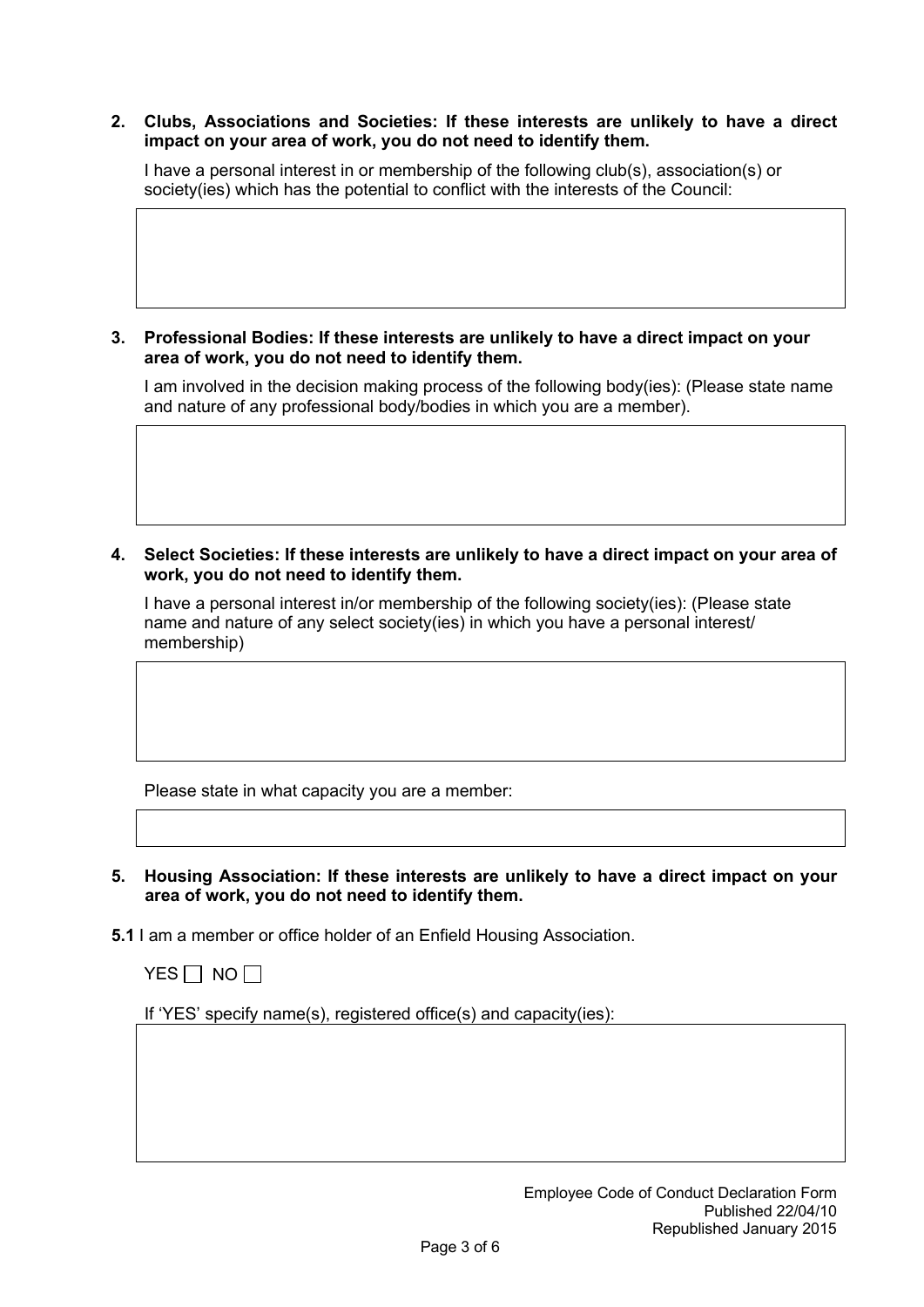**5.2** I am a member or office holder of an Enfield Tenants/Residents' Association in the Borough of Enfield.

 $YES \Box NO \Box$ 

If 'YES' specify name(s) of association(s):

**6. Other Interests: If these interests are unlikely to have a direct impact on your area of work, you do not need to identify them.**

**6.1** I or my partner are associated with a limited company or unincorporated business.

Specify nature of association(s): Specify nature of association(s):

**6.2** I am involved in the decision making process of a charitable trust.

|  | ۸I٢ |  |
|--|-----|--|
|--|-----|--|

If 'YES' specify which trust(s) and nature of relationship with the trust(s):

- **6.3** I have another interest, which may impact on my work.
	- $YES \Box NO \Box$

Please specify:

The Council encourages voluntary work, public duties and activities in support of the local community and employee involvement in these areas is welcomed and supported.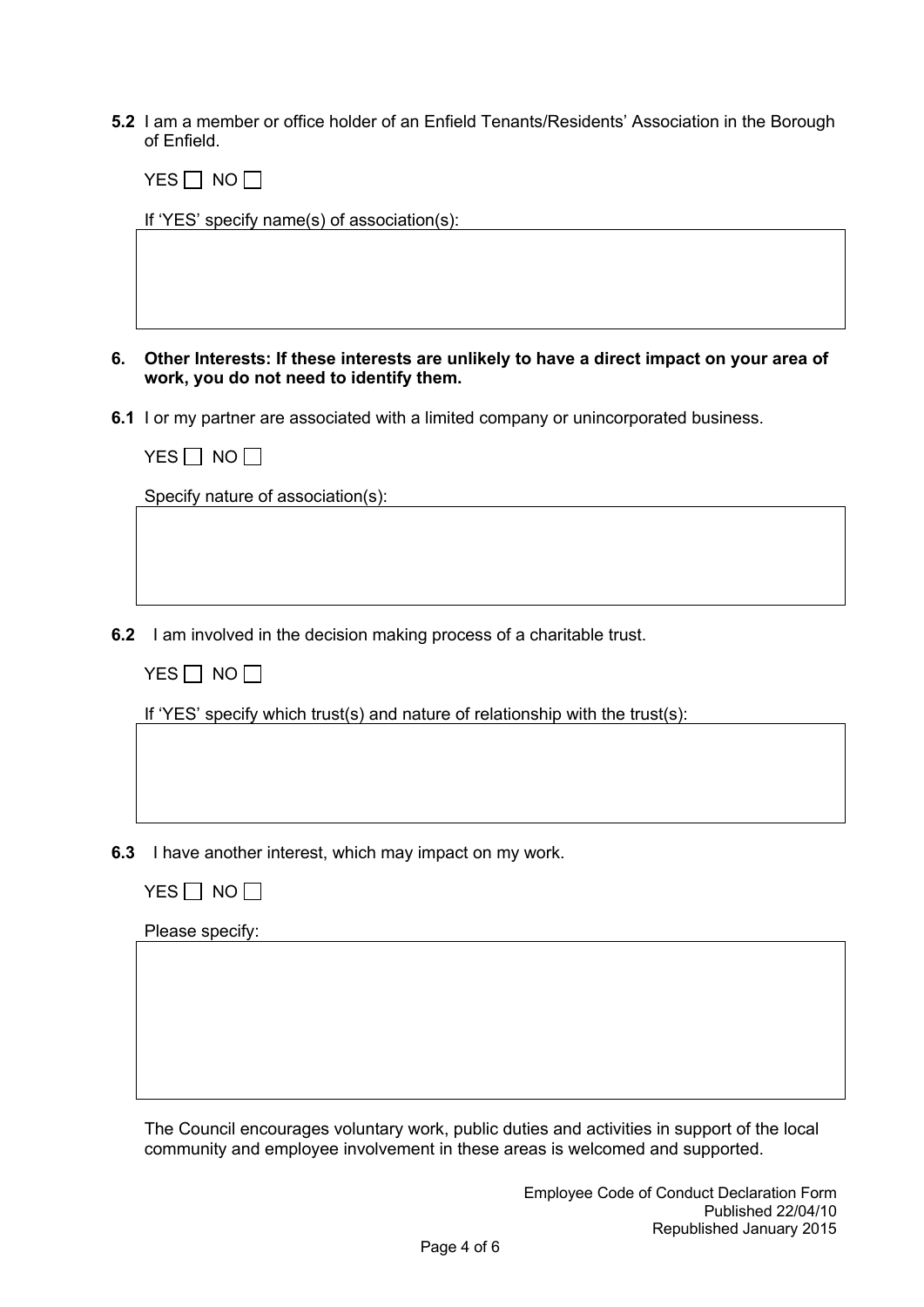**6.4** I have been appointed by a Government Minister as a member of a statutory undertaking(s) or other body(ies) which is constituted in order to discharge or assist in discharging a statutory function.

|  | \lí |
|--|-----|
|--|-----|

If 'YES' specify body(ies):

**6.5** I am a Councillor in a Local Authority.

 $YES$  NO  $\Box$ 

If 'YES' specify which authority and office/title held:

**6.6** I am a co-opted member of a Local Authority Committee(s),

Sub-Committee(s) or similar body.

 $YES$  NO  $\Box$ 

If 'YES' please specify:

**6.7** I am a member of a school governing body and/or am on the controlling body of a parent/teachers association(s).



If 'YES' specify which association(s):